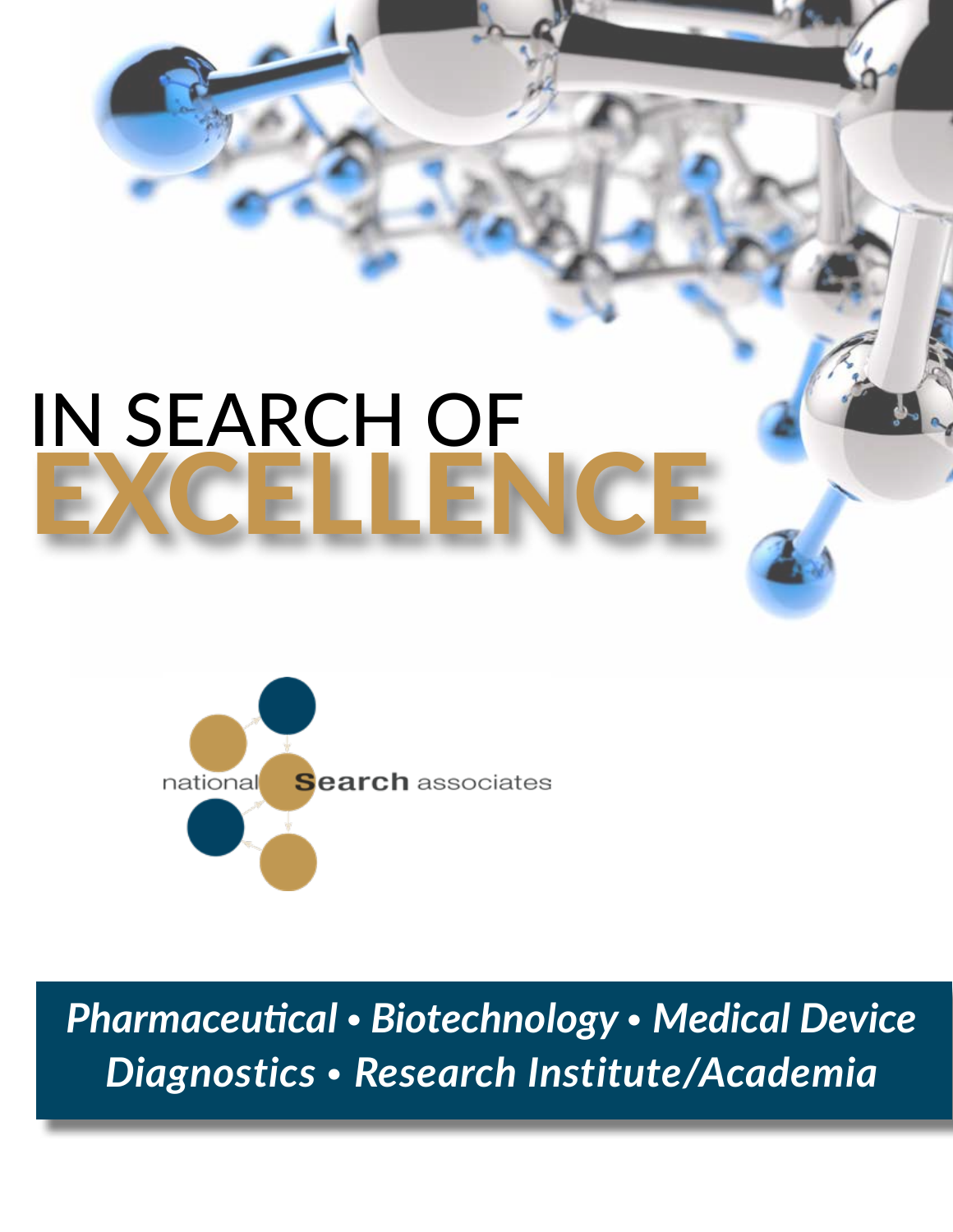# ABOUT **NSA**

### **INDUSTRY** SPECIALIZATION

National Search Associates provides executive search and recruitment services for the Pharmaceutical, Biotechnology, Medical Device, and Diagnostics industries on local, national, and global levels. We have successfully led searches from scientist level through CEO and Board of Directors.

Specialization within the Life Science community has been the key to our success since our inception in 1991. Furthermore, we have established and developed distinct areas of concentration within our recruitment practice to ensure our recruiters are equipped with specific functional expertise, scientific knowledge, and market intelligence relevant to your specific needs in talent acquisition. This specialization allows us to swiftly identify the right candidates for your opening and effectively facilitate a process of mutual discovery.

### EXPERIENCE

Our team of highly experienced recruiters bring, on average, over 11 years' recruiting experience and we have several senior leaders with excess of 25 years' experience recruiting in their specific disciplines. NSA is committed to building a culture that respects and embraces diversity.



NSA 100% Employee Owned Company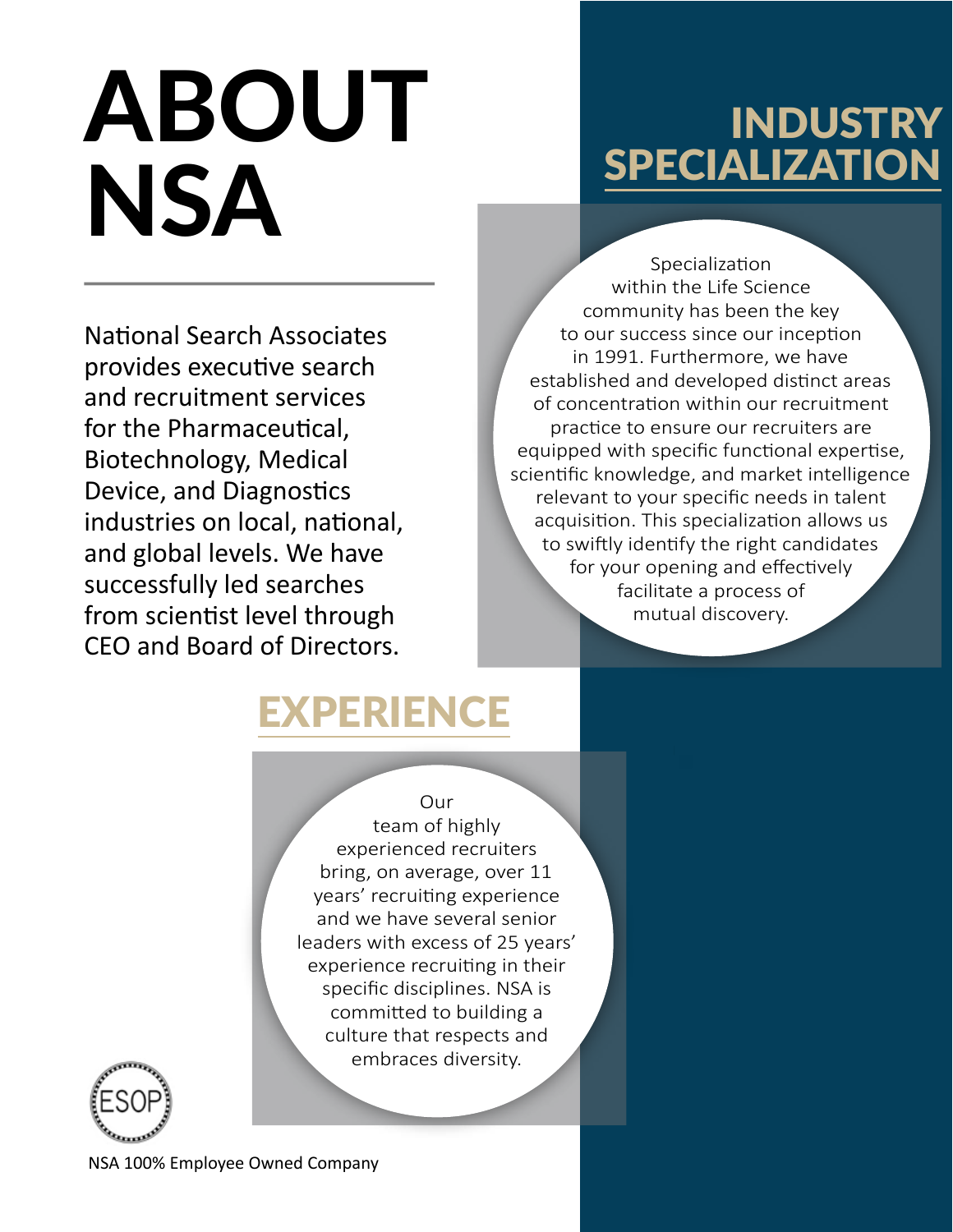## INDUSTRY EXPERIENCE

National Search Associates has developed significant institutional knowledge in the Life Sciences and has built lasting relationships with leaders in our target market segments. Our database houses over 300,000 contacts in the life sciences which has been cultivated and nourished since 1991. Our team is intellectually curious and engages with the greater scientific community through conference attendance, scientific society/trade association membership, and daily updates of recent events.

#### FUNCTIONAL DISCIPLINES WE SPECIALIZE IN

- Discovery/Pre-Clinical Research
- Pharmaceutical Development/CMC
- Drug/Device Development
- Clinical Development/Medical Affairs
- Engineering/Manufacturing/ Operations
- Regulatory Affairs/Quality **Assurance**
- Sales/Marketing/Business Development
- Drug Safety and Pharmacovigilance
- Translational Research
- Finance and Investor Relations
- **Biostatistics**

#### THERAPEUTIC AREAS WE SPECIALIZE IN

- Cardiovascular
- Gastroenterology
- Immunology
- Infectious Disease
- Metabolic/Endocrine
- Oncology/Hematology
- Ophthalmology
- **Orthopedics**
- Respiratory
- Autoimmune
- **Transplantation**
- Urology
- Women's Health
- Rare/Orphan Diseases
- Neurology/Psychiatry
- Hepatology
- Nephrology

#### **MODALITIES** WE SPECIALIZE IN

- ADC's
- Cell Therapy/CAR-T
- Combination Products
- Enzyme Replacement Therapies
- Gene Editing (Zinc Finger, CAS-9)
- Gene Therapy (AAV, LVV)
- **Medical Devices**
- mRNA
- Proteins/Antibodies
- Small Molecules
- **Vaccines**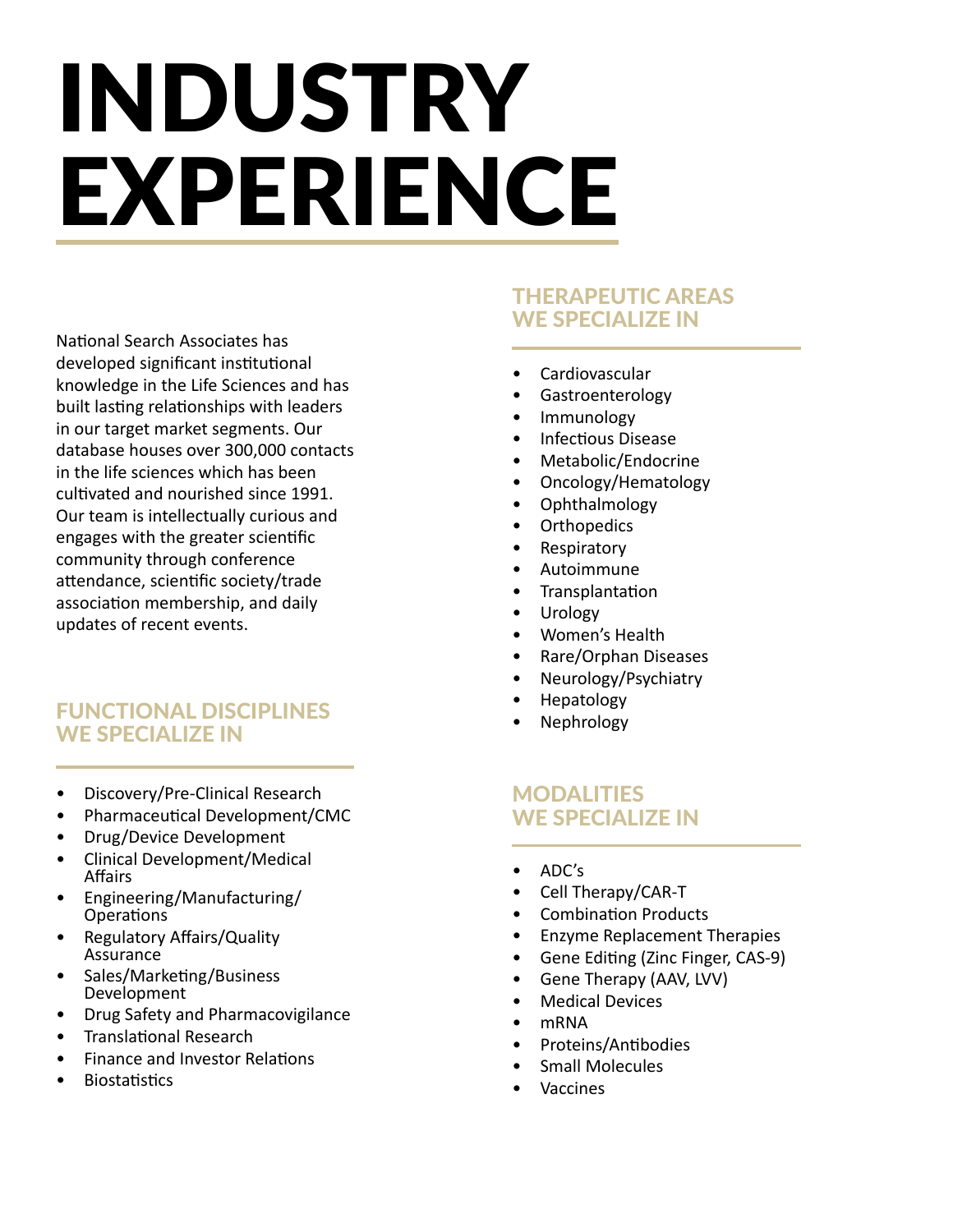## COMPLETED ASSIGNMENTS

By strategically allocating resources to a multitude of functional areas, National Search Associates is well positioned to provide extensive bandwidth for your talent needs. The graph below highlights the number of successful searches we've led across these functional areas over the past 3 years. In addition, over the past 3 years, we've successfully led:

#### *215 Director level and above placements 35 VP placements 15 C-Suite and Board placements*



*within functional areas over a three year period*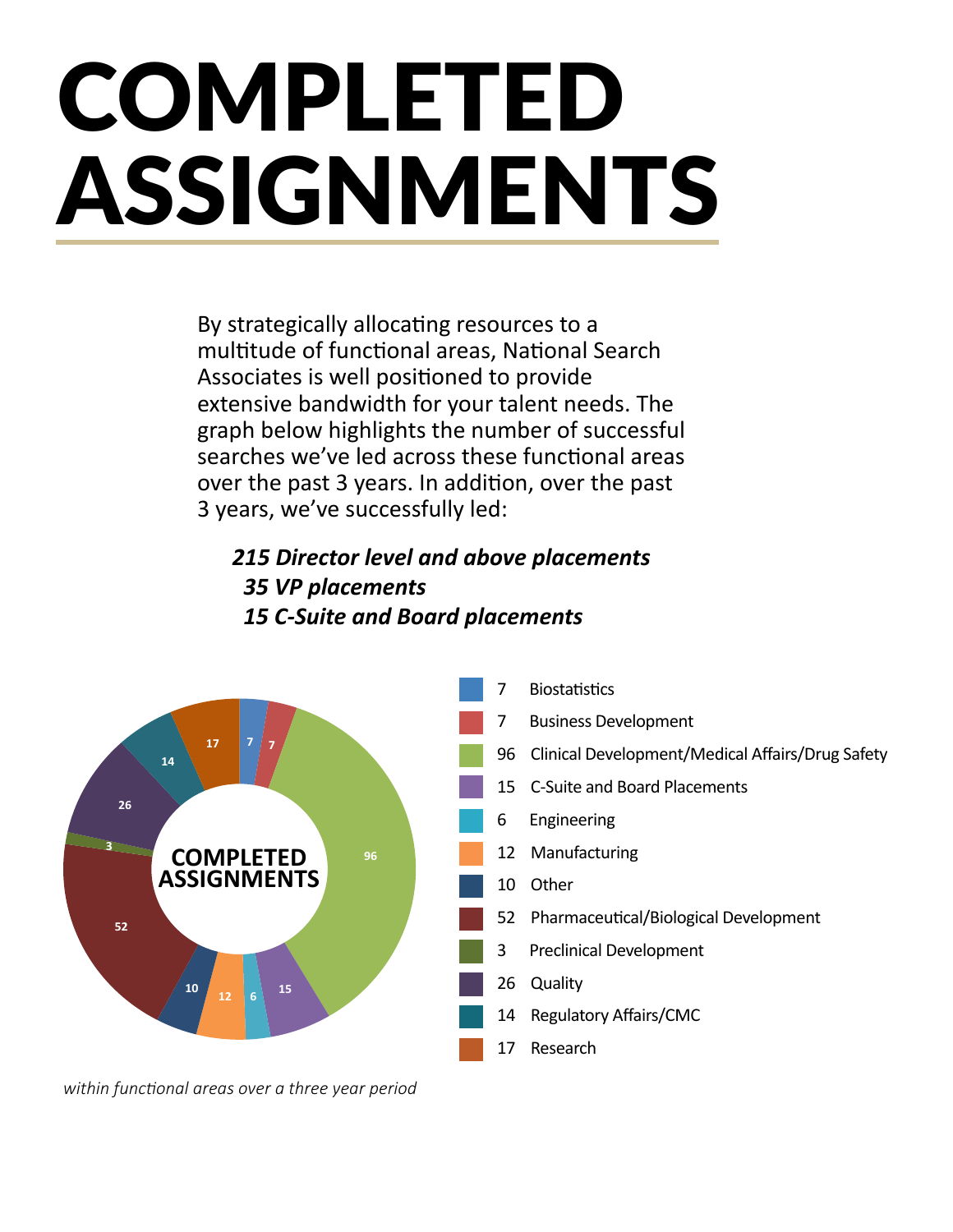## CLIENT SERVICES

National Search Associates is proud to offer a suite of recruiting services which can be tailored further to meet our client's unique recruitment challenges. Our single point of contact philosophy means that the same search leader manages a search from initiation to completion. This ensures that NSA understands and properly services each client's unique requirements. With over twenty-five years of experience, our clients consider us the boutique search firm of choice. Our reputation for excellence stems from our founders' aspirations to establish successful and lasting partnerships with our clients and our team's commitment to results.

### RETAINED **SEARCH**

Our retained search practice represents a premier level of service in our suite of engagement options.

Retained searches secure the highest priority at our firm and are supported with a practice leader and dedicated project team. The executive search project team partners with our clients to develop in-depth candidate assessment profiles to ensure that candidate characteristics and professional experiences are in alignment with our client's vision for the role.

A Project Manager is assigned to the team to make sure that every aspect of the search is addressed with the utmost precision and experience. Furthermore, retained search practices ensures that all candidates follow the same process to provide consistency in the vetting process.

Retained search eliminates the possibility that multiple firms will be reaching out to candidates for the same position giving clients the best visibility and positioning in a market place competing for top talent. We believe retained search produces the highest quality candidates and ensures the best candidate and client experience.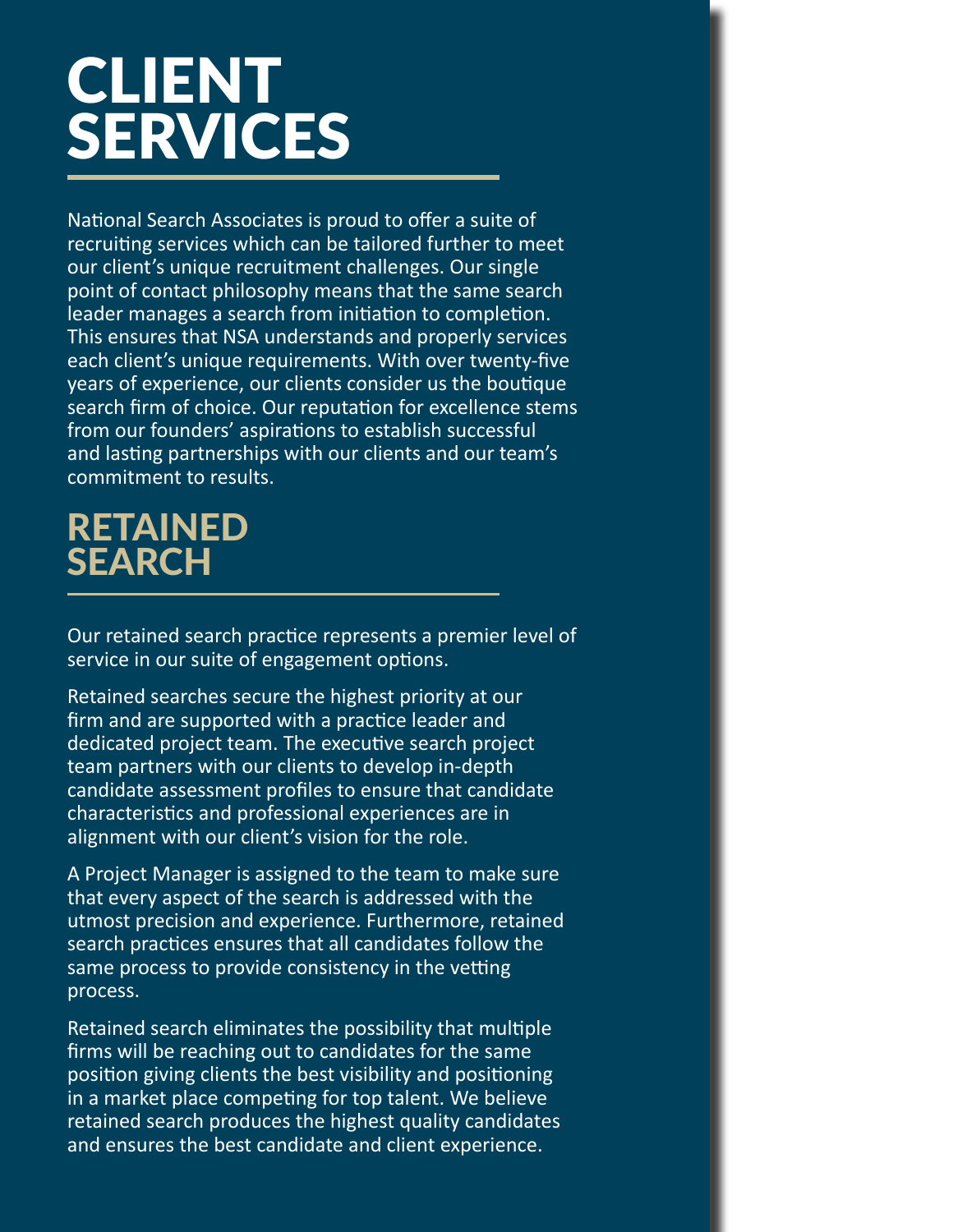### PERFORMANCE-BASED **FEE STRUCTURE**

A performance-based fee structure was developed for clients seeking talent for mission critical needs that can't be sacrificed through a long open-ended search process and a highly focused approach is desired. Our Project-Based Executive Search and Recruitment services are based on performance and our commitment to deliver results. Compensation for these services is minimal to initiate the search, with the balance tied to achievement of clearly defined and mutually agreed upon milestones as they are met throughout the search process. National Search Associates believes it's important to partner with our clients and engage in a shared-risk approach when it comes to fulfilling our clients' highest priority requisitions.

### **CONTINGENCY** SEARCH

Contingency search is offered to complement our clients' internal and external sourcing strategies to ensure the best candidate is hired. With 100% contingency fee based search, our highly experienced recruiters will focus on your specific scientific search needs in order to provide you with outstanding service. Over the last two decades National Search Associates has successfully placed over 1,100 candidates from Scientist through Director level on a contingency basis.